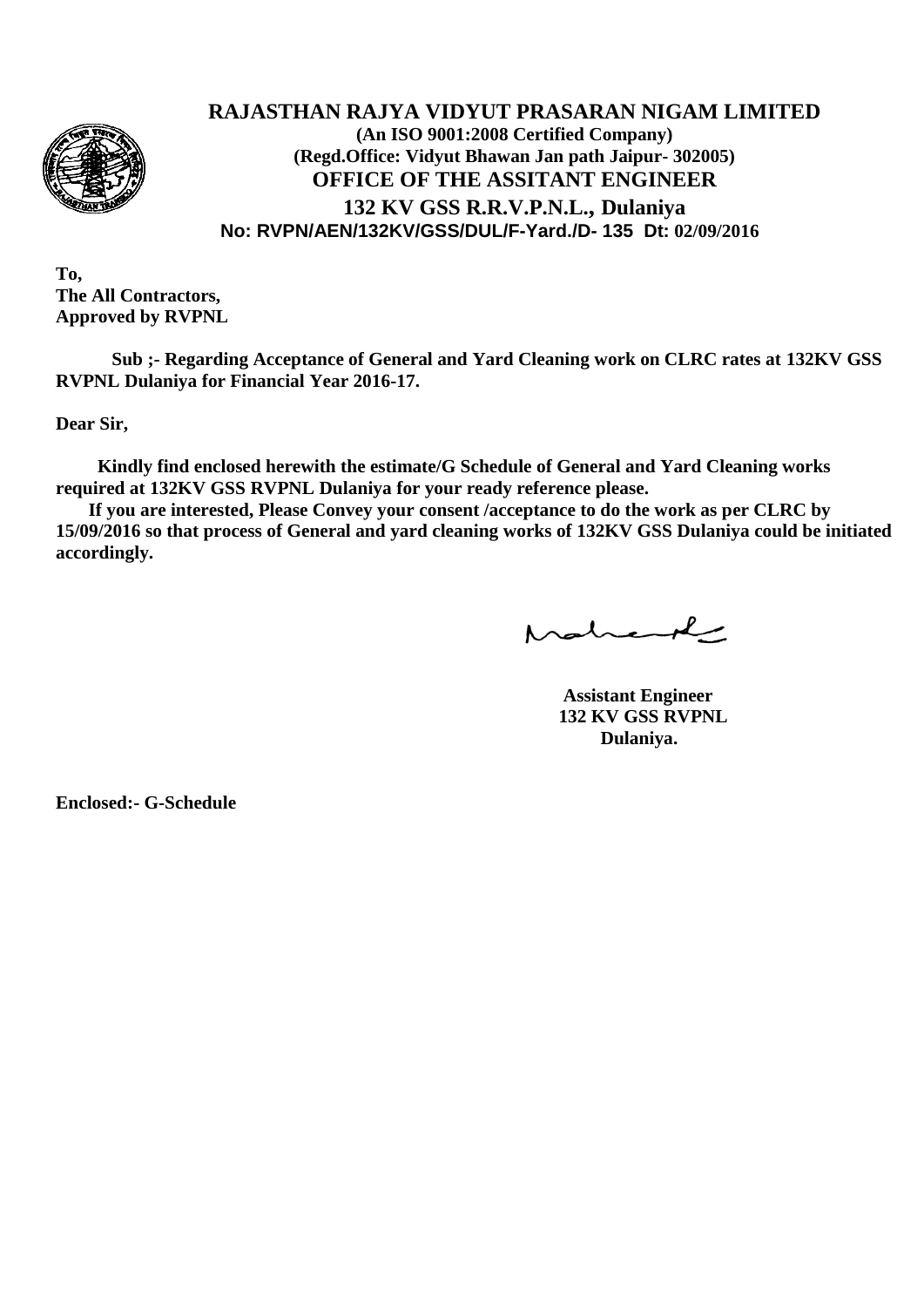# NAME OF WORK :- CLEANING WORKS OF YARD & GENERAL CLEANING OF CONTROL NAME OF WORK :- CLEANING WORKS OF YARD & GENERAL CLEANING OF CONTROL ROOM, REST HOUSE, PLCC ROOM & ASSOCIATED AREA AT 132 KV GSS DULANIYA.

 $(16/09/2016 \text{ to } 31/03/2017 \text{ i.e. } 197 \text{ Days})$ 

| <b>BS</b>          |                                                                                                                                                                                                                                                                                                                                                                                                                                                                                                                                                                                                                                                                                                                                                                                                                                                                                                                                                                                   | Quanti           | Rate        |               |                         |          |                     |                        |
|--------------------|-----------------------------------------------------------------------------------------------------------------------------------------------------------------------------------------------------------------------------------------------------------------------------------------------------------------------------------------------------------------------------------------------------------------------------------------------------------------------------------------------------------------------------------------------------------------------------------------------------------------------------------------------------------------------------------------------------------------------------------------------------------------------------------------------------------------------------------------------------------------------------------------------------------------------------------------------------------------------------------|------------------|-------------|---------------|-------------------------|----------|---------------------|------------------------|
| $\mathbf R$<br>No. | <b>Description</b>                                                                                                                                                                                                                                                                                                                                                                                                                                                                                                                                                                                                                                                                                                                                                                                                                                                                                                                                                                | ty in<br>(Sq.mt) | in<br>(Rup) | Unit          | <b>Frequen</b><br>cy    | Amount   | <b>BSR</b><br>above | <b>TOTAL</b><br>Amount |
|                    |                                                                                                                                                                                                                                                                                                                                                                                                                                                                                                                                                                                                                                                                                                                                                                                                                                                                                                                                                                                   | $\mathbf{r})$    | ees)        |               |                         |          |                     |                        |
| 1.0                | सामान्य सफाई कार्य                                                                                                                                                                                                                                                                                                                                                                                                                                                                                                                                                                                                                                                                                                                                                                                                                                                                                                                                                                |                  |             |               |                         |          |                     |                        |
| $1.1$              | कार्यो का विवरण :—<br>ग्रिड़ सब स्टेषन परिसर के कार्यालय,<br>बरामदों,<br>विश्राम<br>नियन्त्रण<br>कक्ष.<br>कक्ष,सीढ़ियॉ, पी0एल0सी0सी0<br>कक्ष,<br>बैटरी कक्ष, विश्राम गृह आदि में झाडू<br>से सफाई करना व फिनायल का पोंछा<br>लगाने का कार्य ।<br>नियन्त्रण कक्ष समेत सभी कमरों के<br>दरवाजों व खिड़कियों (मय षीषे) आदि<br>की सफाई ।<br>समस्त षौचालय व मुत्रालय<br>में<br>फिनायल/रसायन का प्रयोग करते हुए<br>सफाई एवं धुलाई का कार्य ।<br>नियन्त्रण कक्ष व अन्य सभी कक्षों की<br>छत, खिड़की, कोने आदि में लगे जाले<br>आदि की सफाई ।<br>उपरोक्त<br>परिसर<br>में कूड़ादानों<br>(डस्टबिनों) को खाली करना ।<br>समस्त निकाले गए कचरे को ग्रिड सब<br>स्टेषन परिसर से बाहर प्रभारी अधिकारी<br>द्वारा निर्धारित स्थान पर डालना ।<br>नोट ≔<br>1. सफाई कार्य हेतु झाडू, पोंछे, डस्टर, आवष्यक<br>उपकरण आदि ठेकेंदार को स्वयं की लागत पर<br>लाने होंगे ।<br>2. अन्य सफाई का सामान जैसे फिनायल,<br>फिनायल गोली, रसायन आदि विभाग द्वारा<br>देय होंगे ।<br>3. भुगतान फर्श क्षेत्रफल के आधार पर किया | 337.00           | 19.0<br>0   | 100<br>Sq.mtr | Per day<br>(197)        | 12613.91 | 60%<br>7568.34      | 20182.25               |
| $1.2$<br>1.3       | जायेगा ।<br>नियन्त्रण कक्ष से मुख्य द्वार तक सड़क व अन्य<br>सड़कें एवं इनके दोनों ओर छोड़ी गई खाली जगह<br>की झाडू द्वारा सफाई।समस्त निकाले गए कचरे को<br>ग्रिड़ सब स्टेषन परिसर से बाहर प्रभारी अधिकारी<br>द्वारा निर्धारित स्थान पर डालना । सफाई कार्य हेतु<br>झाडू एवं आवष्यक उपकरण ठेकेदार को स्वयं की<br>लागत पर लाने होंगे<br>ग्रिड सब स्टेषन के स्विच यार्ड म `बनी                                                                                                                                                                                                                                                                                                                                                                                                                                                                                                                                                                                                          | 275.00           | 3.60        | 100<br>Sq.mtr | Per day<br>(197)        | 1950.30  | 60%<br>1170.18      | 3120.48                |
|                    | सड़क,निरीश्रण पथ, ट्रेंच कवर,फाउंडेशन आदि की<br>सफाई । समस्त निकाले गए कचरे को ग्रिड़ सब<br>स्टेषन परिसर से बाहर प्रभारी अधिकारी द्वारा<br>निर्धारित स्थान पर डालना । सफाई कार्य हेतु<br>झाडू एवं आवष्यक उपकरण ठेकेदार को स्वयं की<br>लागत पर लाने होंगे                                                                                                                                                                                                                                                                                                                                                                                                                                                                                                                                                                                                                                                                                                                          | 525.00           | 4.00        | 100<br>Sq.mtr | Weekly<br>(28Wee<br>ks) | 588.00   | 60%<br>352.80       | 940.80                 |
| 1.4                | नियन्त्रण कक्ष, विश्राम गृह व अन्य कार्यालय<br>परिसर के ऊपर की छत व बरसाती नालों की<br>सफाई ।समस्त निकाले गए कचरे को ग्रिड़ सब<br>स्टेषन परिसर से बाहर प्रभारी अधिकारी द्वारा<br>निर्धारित स्थान पर डालना । सफाई कार्य हेतु<br>झाडू एवं आवष्यक उपकरण ठेकेदार को स्वयं की<br>लागत पर लाने होंगे ।                                                                                                                                                                                                                                                                                                                                                                                                                                                                                                                                                                                                                                                                                  | 340.00           | 3.60        | 100<br>Sq.mtr | Monthly<br>(7)          | 85.68    | 60%<br>51.41        | 137.09                 |